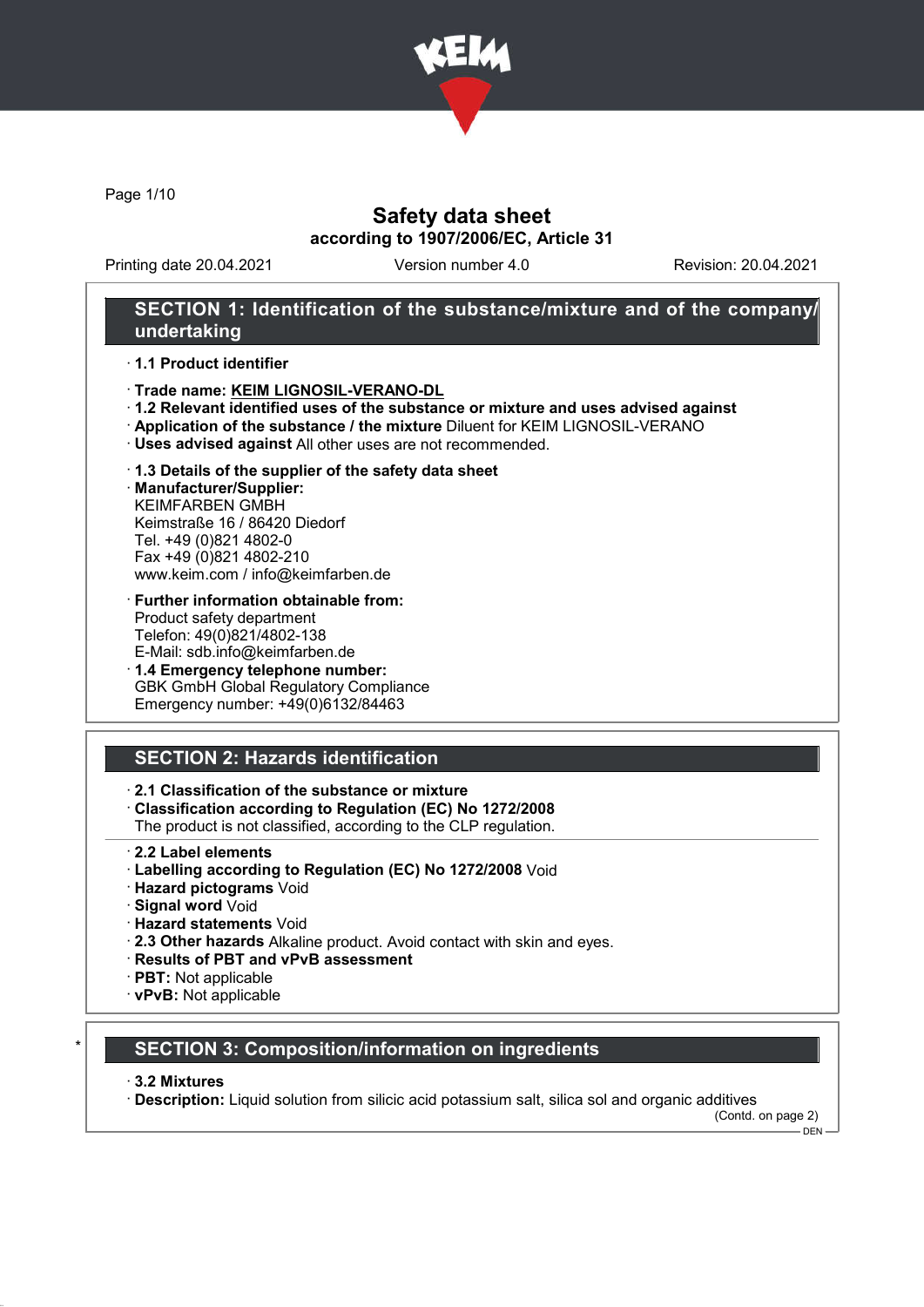

Page 2/10

# Safety data sheet according to 1907/2006/EC, Article 31

Printing date 20.04.2021 Version number 4.0 Revision: 20.04.2021

(Contd. of page 1)

≤2.5%

#### Trade name: KEIM LIGNOSIL-VERANO-DL

#### Dangerous components:

CAS: 1312-76-1 EINECS: 215-199-1 Reg.nr.: 01-2119456888-17 xxxx

Silicic acid, potassium salt Skin Irrit. 2, H315; Eye Irrit. 2, H319 Specific concentration limits: Skin Irrit. 2; H315: C ≥ 40 % Eye Irrit. 2; H319:  $C$  ≥ 40 %

Additional information: For the wording of the listed hazard phrases refer to section 16.

# SECTION 4: First aid measures

#### · 4.1 Description of first aid measures

- · General information:
- No special measures required.

When seeing the doctor we suggest to present this safety data sheet.

- · After inhalation: Supply fresh air; consult doctor in case of complaints.
- · After skin contact:

Immediately wash with water and soap and rinse thoroughly.

- Do not use solvents or thinners.
- If skin irritation continues, consult a doctor.
- · After eye contact:

Rinse opened eye for several minutes under running water. Then consult a doctor.

· After swallowing:

Rinse mouth and throat well with water.

Do not induce vomiting; call for medical help immediately.

- · 4.2 Most important symptoms and effects, both acute and delayed
- No further relevant information available.
- · 4.3 Indication of any immediate medical attention and special treatment needed No further relevant information available.

### SECTION 5: Firefighting measures

- · 5.1 Extinguishing media
- · Suitable extinguishing agents:
- Product itself does not burn. Co-ordinate fire-fighting measures to the fire surroundings.
- · 5.2 Special hazards arising from the substance or mixture

In case of fire, the following can be released: silicon dioxid (SiO2) carbon oxide (COx)

- · 5.3 Advice for firefighters
- · Specila protective equipment: Wear self-contained respiratory protective device.
- · Additional information

In case of fire do not breathe smoke, fumes and vapours.

Dispose of fire debris and contaminated fire fighting water in accordance with official regulations.

(Contd. on page 3)

DEN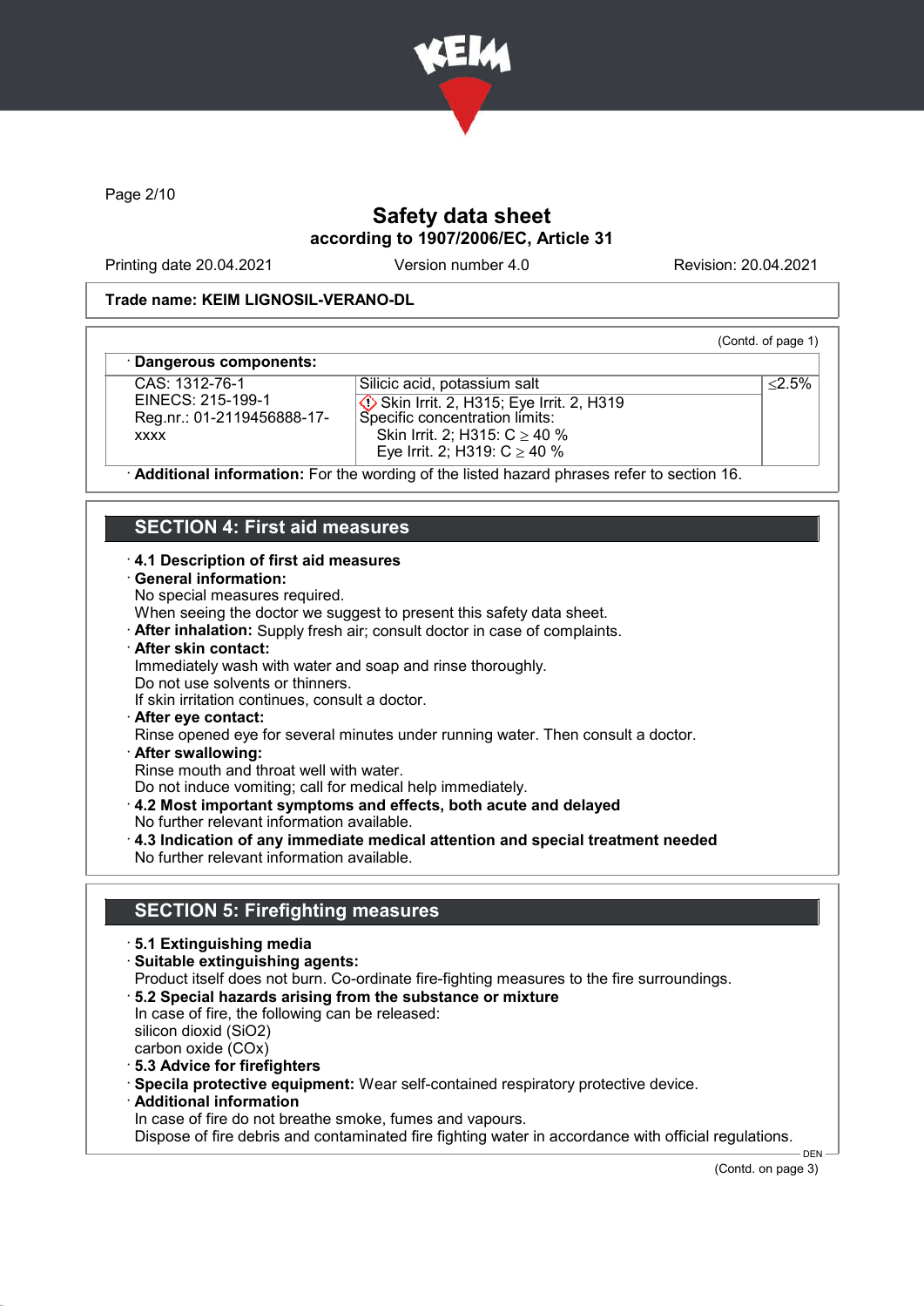

Page 3/10

# Safety data sheet according to 1907/2006/EC, Article 31

Printing date 20.04.2021 Version number 4.0 Revision: 20.04.2021

Trade name: KEIM LIGNOSIL-VERANO-DL

(Contd. of page 2)

### SECTION 6: Accidental release measures

| 6.1 Personal precautions, protective equipment and emergency procedures<br>Ensure adequate ventilation<br>Avoid contact with skin and eyes.<br>Respect the protection rules (see section 7 a. 8).<br>6.2 Environmental precautions:<br>Follow local governmental rules and regulations.<br>Do not allow product to reach sewage system or any water course.<br>$\cdot$ 6.3 Methods and material for containment and cleaning up:<br>Absorb with liquid-binding material (sand, diatomite, acid binders, universal binders, sawdust).<br>Dispose of the material collected according to regulations.<br>Clear contaminated areas thoroughly.<br>Flush rests with sufficient amount of water.<br>$\cdot$ 6.4 Reference to other sections<br>See Section 7 for information on safe handling.<br>See Section 8 for information on personal protection equipment.<br>See Section 13 for disposal information. |
|----------------------------------------------------------------------------------------------------------------------------------------------------------------------------------------------------------------------------------------------------------------------------------------------------------------------------------------------------------------------------------------------------------------------------------------------------------------------------------------------------------------------------------------------------------------------------------------------------------------------------------------------------------------------------------------------------------------------------------------------------------------------------------------------------------------------------------------------------------------------------------------------------------|
|                                                                                                                                                                                                                                                                                                                                                                                                                                                                                                                                                                                                                                                                                                                                                                                                                                                                                                          |
| <b>SECTION 7: Handling and storage</b>                                                                                                                                                                                                                                                                                                                                                                                                                                                                                                                                                                                                                                                                                                                                                                                                                                                                   |
| $\cdot$ 7.1 Precautions for safe handling<br>Keep receptacles tightly sealed.<br>Avoid contact with skin and eyes.<br>Do not inhale aerosols.<br>See item 8 (8.2) for information about suitable protective equipment and technical precautions.<br>Respect the protection rules.<br>Information about fire - and explosion protection:<br>The product is not flammable.<br>No special measures required.                                                                                                                                                                                                                                                                                                                                                                                                                                                                                                |
| .7.2 Conditions for safe storage, including any incompatibilities<br>· Storage:                                                                                                                                                                                                                                                                                                                                                                                                                                                                                                                                                                                                                                                                                                                                                                                                                          |

Store only in unopened original receptacles.

- · Information about storage in one common storage facility: Not required.
- · Further information about storage conditions:
- Protect from frost.
- Store in a cool place.
- Protect from heat and direct sunlight.
- · Storage class: 12
- · 7.3 Specific end use(s) No further relevant information available.

(Contd. on page 4)

DEN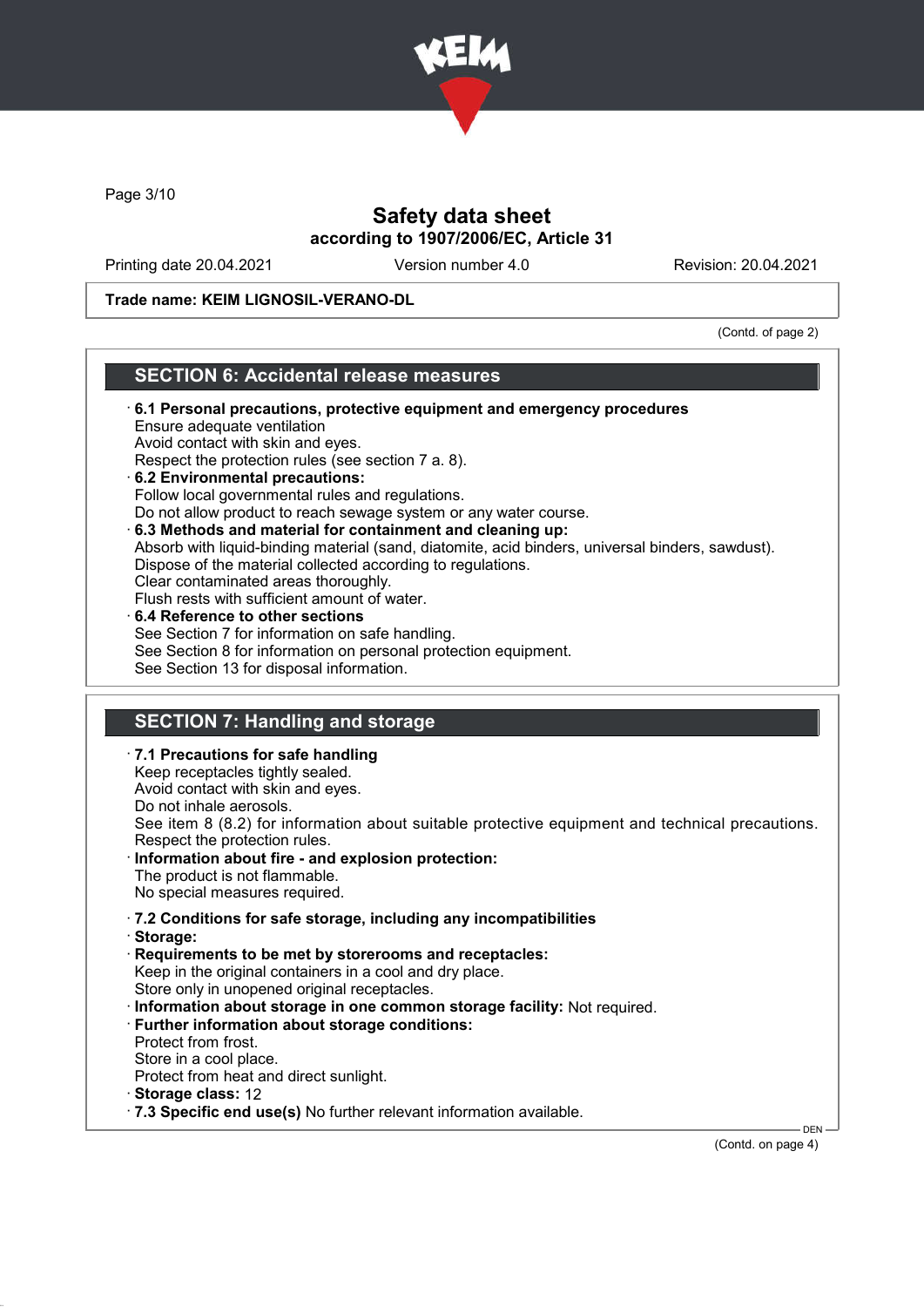

Page 4/10

# Safety data sheet according to 1907/2006/EC, Article 31

Printing date 20.04.2021 Version number 4.0 Revision: 20.04.2021

Trade name: KEIM LIGNOSIL-VERANO-DL

(Contd. of page 3)

| <b>SECTION 8: Exposure controls/personal protection</b>                                                                                                                                                                                                                                                                                                                                                                                                                                                                                                                                                                                                                                                                                                                                                                                                                                                                                                                                                                                                                                                                                                                                                                                                                                                                                                                                                                                                                                                                                                                                                             |
|---------------------------------------------------------------------------------------------------------------------------------------------------------------------------------------------------------------------------------------------------------------------------------------------------------------------------------------------------------------------------------------------------------------------------------------------------------------------------------------------------------------------------------------------------------------------------------------------------------------------------------------------------------------------------------------------------------------------------------------------------------------------------------------------------------------------------------------------------------------------------------------------------------------------------------------------------------------------------------------------------------------------------------------------------------------------------------------------------------------------------------------------------------------------------------------------------------------------------------------------------------------------------------------------------------------------------------------------------------------------------------------------------------------------------------------------------------------------------------------------------------------------------------------------------------------------------------------------------------------------|
| 8.1 Control parameters<br>· Ingredients with limit values that require monitoring at the workplace:<br>The product does not contain any relevant quantities of materials with critical values that have to be<br>monitored at the workplace.<br>· Additional information: The lists valid during the making were used as basis.                                                                                                                                                                                                                                                                                                                                                                                                                                                                                                                                                                                                                                                                                                                                                                                                                                                                                                                                                                                                                                                                                                                                                                                                                                                                                     |
| 8.2 Exposure controls<br>Individual protection measures, such as personal protective equipment<br>· General protective and hygienic measures:<br>Avoid contact with the eyes and skin.<br>Do not inhale aerosols.<br>Wash hands before breaks and at the end of work.<br>Immediately remove all soiled and contaminated clothing.<br><b>Respiratory protection:</b><br>Use suitable respiratory protective device only when aerosol or mist is formed.<br>Filter: P<br>· Hand protection Protective gloves<br><b>Material of gloves</b><br>suitable material e.g.:<br>Butyl rubber, BR<br>Recommended thickness of the material: $\geq 0.5$ mm<br>The selection of the suitable gloves does not only depend on the material, but also on further marks<br>of quality and varies from manufacturer to manufacturer. As the product is a preparation of several<br>substances, the resistance of the glove material can not be calculated in advance and has therefore<br>to be checked prior to the application.<br>Penetration time of glove material<br>Value for the permeation: level $\geq 6$ (480 min)<br>The determined penetration times according to EN 16523-1:2015 are not performed under practical<br>conditions. Therefore a maximum wearing time, which corresponds to 50% of the penetration time,<br>is recommended.<br>The exact break trough time has to be found out by the manufacturer of the protective gloves and<br>has to be observed.<br>Eye/face protection Safety glasses<br><b>Body protection: Protective work clothing</b><br>Environmental exposure controls See Section 12 and 6.2 |
| <b>SECTION 9: Physical and chemical properties</b>                                                                                                                                                                                                                                                                                                                                                                                                                                                                                                                                                                                                                                                                                                                                                                                                                                                                                                                                                                                                                                                                                                                                                                                                                                                                                                                                                                                                                                                                                                                                                                  |
| 9.1 Information on basic physical and chemical properties<br><b>General Information</b>                                                                                                                                                                                                                                                                                                                                                                                                                                                                                                                                                                                                                                                                                                                                                                                                                                                                                                                                                                                                                                                                                                                                                                                                                                                                                                                                                                                                                                                                                                                             |
| · Colour:<br>milky                                                                                                                                                                                                                                                                                                                                                                                                                                                                                                                                                                                                                                                                                                                                                                                                                                                                                                                                                                                                                                                                                                                                                                                                                                                                                                                                                                                                                                                                                                                                                                                                  |

(Contd. on page 5) – DEN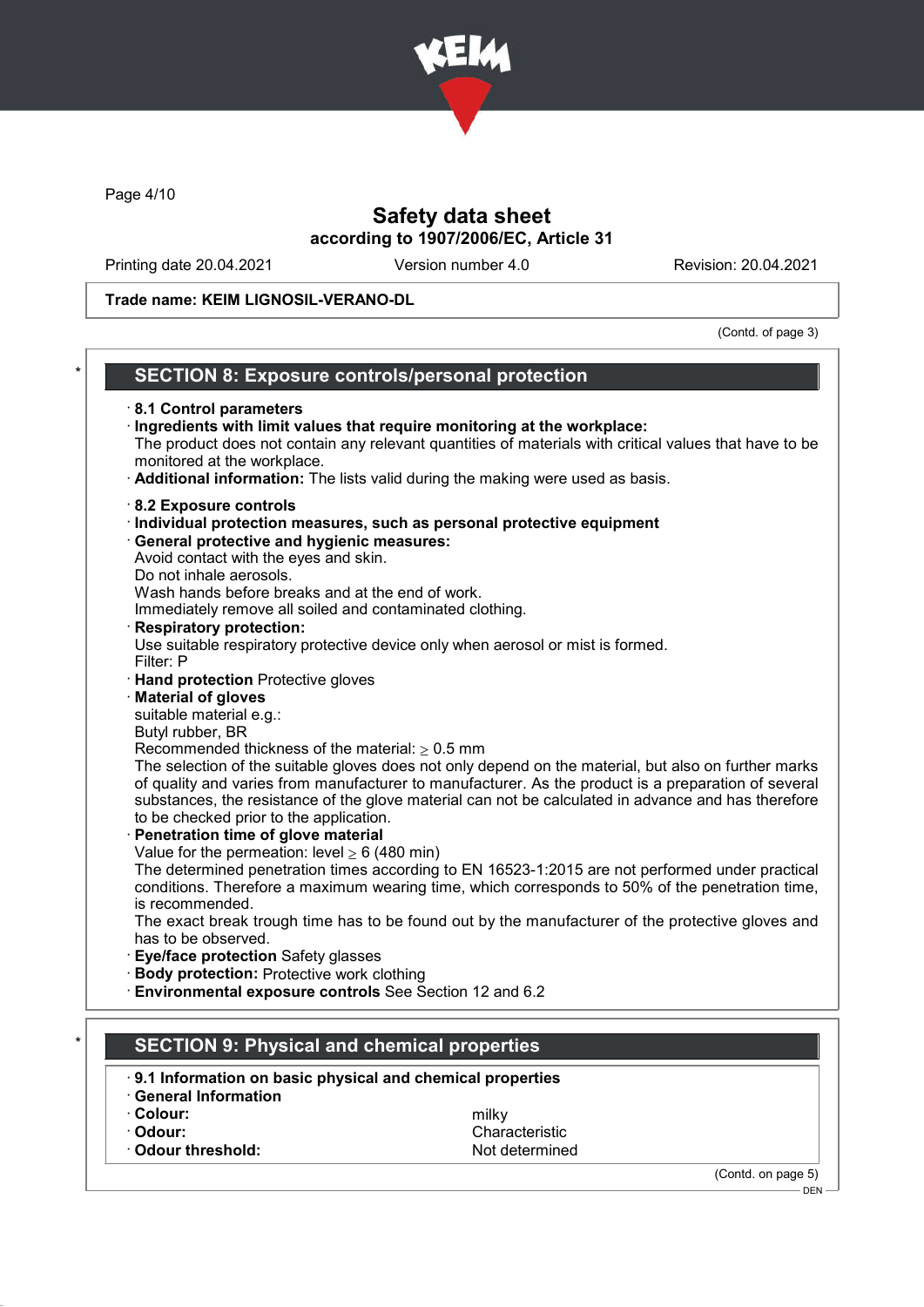

Page 5/10

# Safety data sheet according to 1907/2006/EC, Article 31

Printing date 20.04.2021 Version number 4.0 Revision: 20.04.2021

#### Trade name: KEIM LIGNOSIL-VERANO-DL

|                                                               | (Contd. of page 4)                                                              |
|---------------------------------------------------------------|---------------------------------------------------------------------------------|
| <b>Melting point/freezing point:</b>                          | Not determined                                                                  |
| <b>Boiling point or initial boiling point and</b>             |                                                                                 |
| boiling range                                                 | >100 °C                                                                         |
| · Flammability                                                | Not applicable                                                                  |
| · Lower and upper explosion limit                             |                                                                                 |
| · Lower:                                                      | Not applicable                                                                  |
| · Upper:                                                      | Not applicable                                                                  |
| · Flash point:                                                | Not applicable                                                                  |
| · Auto-ignition temperature:                                  | Product is not selfigniting.                                                    |
| · Decomposition temperature:                                  | Not determined                                                                  |
| · pH at 20 °C                                                 | ~11                                                                             |
| · Viscosity:                                                  |                                                                                 |
| · Kinematic viscosity                                         | Not determined                                                                  |
| · Dynamic:                                                    | Not determined.                                                                 |
| · Solubility                                                  |                                                                                 |
| $\cdot$ water:                                                | Miscible                                                                        |
| · Partition coefficient n-octanol/water (log                  |                                                                                 |
| value)                                                        | Not determined.                                                                 |
| · Vapour pressure at 20 °C:                                   | $~23$ hPa                                                                       |
| · Density and/or relative density                             |                                                                                 |
| · Density at 20 °C:                                           | $1.1 - 1.3*$ g/cm <sup>3</sup>                                                  |
| · Relative density                                            | Not determined                                                                  |
| · Vapour density                                              | Not determined.                                                                 |
| ⋅ 9.2 Other information                                       | * The values are for freshly produced material<br>and may change with the time. |
| · Appearance:                                                 |                                                                                 |
| · Form:                                                       | Fluid                                                                           |
| · Important information on protection of health               |                                                                                 |
| and environment, and on safety.                               |                                                                                 |
| · Ignition temperature:                                       | Not determined                                                                  |
| <b>Explosive properties:</b>                                  | Product does not present an explosion hazard.                                   |
| Change in condition                                           |                                                                                 |
| · Softening point/range                                       |                                                                                 |
| Oxidising properties:                                         | Not applicable                                                                  |
| · Evaporation rate                                            | Not determined.                                                                 |
|                                                               |                                                                                 |
| Information with regard to physical hazard                    |                                                                                 |
| classes                                                       |                                                                                 |
| · Explosives                                                  | Void                                                                            |
| · Flammable gases                                             | Void                                                                            |
| · Aerosols<br>· Oxidising gases                               | Void                                                                            |
|                                                               |                                                                                 |
|                                                               | Void                                                                            |
| · Gases under pressure                                        | Void                                                                            |
| · Flammable liquids                                           | Void                                                                            |
| · Flammable solids<br>· Self-reactive substances and mixtures | Void<br>Void                                                                    |

– DEN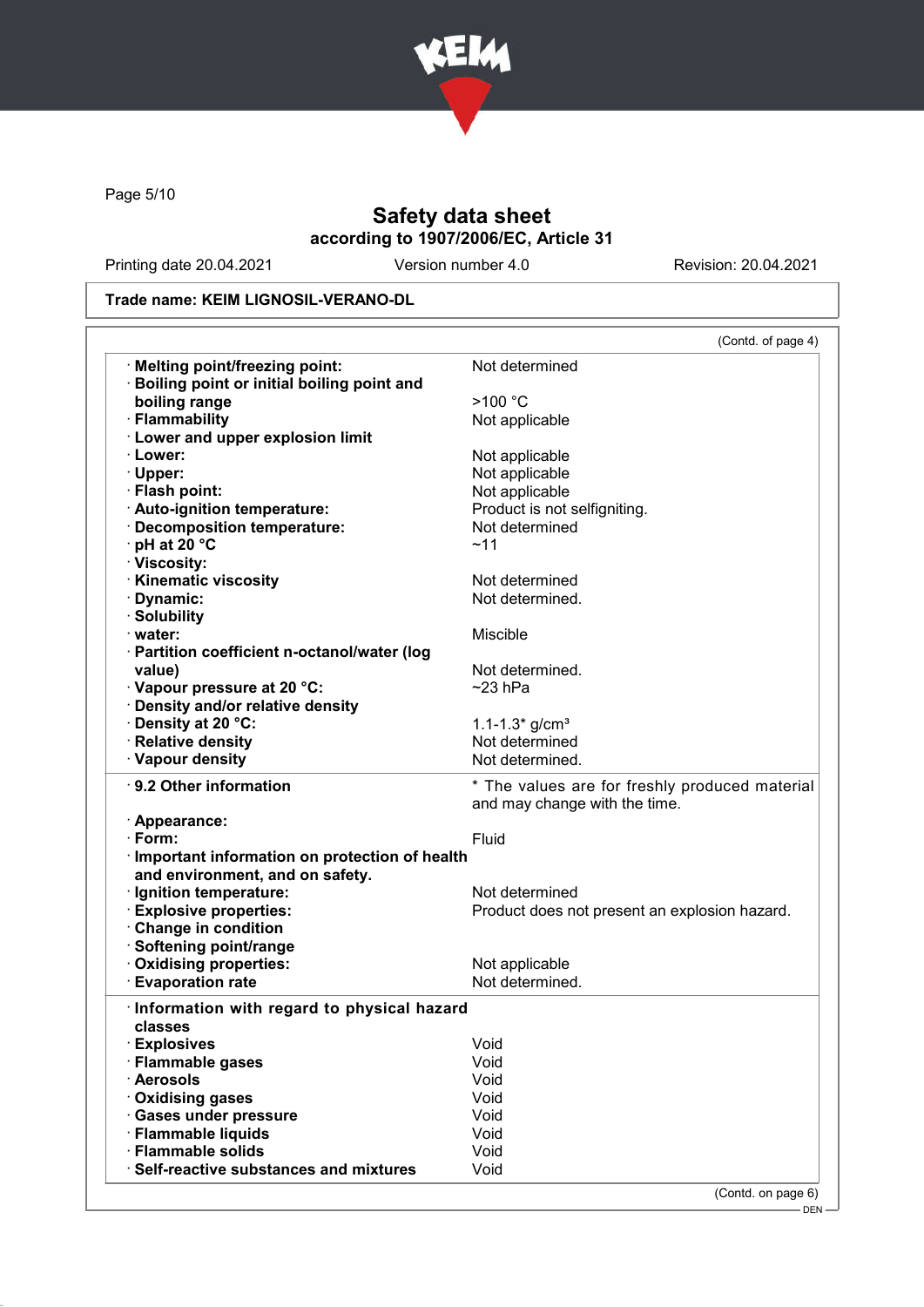

Page 6/10

# Safety data sheet according to 1907/2006/EC, Article 31

Printing date 20.04.2021 Version number 4.0 Revision: 20.04.2021

#### Trade name: KEIM LIGNOSIL-VERANO-DL

|                                        |      | (Contd. of page 5) |
|----------------------------------------|------|--------------------|
| · Pyrophoric liquids                   | Void |                    |
| · Pyrophoric solids                    | Void |                    |
| · Self-heating substances and mixtures | Void |                    |
| · Substances and mixtures, which emit  |      |                    |
| flammable gases in contact with water  | Void |                    |
| <b>Oxidising liquids</b>               | Void |                    |
| · Oxidising solids                     | Void |                    |
| · Organic peroxides                    | Void |                    |
| Corrosive to metals                    | Void |                    |
| <b>Desensitised explosives</b>         | Void |                    |

## SECTION 10: Stability and reactivity

· 10.1 Reactivity No further relevant information available.

- · 10.2 Chemical stability Stable under normal conditions of storage and use.
- · Thermal decomposition / conditions to be avoided:

No decomposition if used according to specifications.

- · 10.3 Possibility of hazardous reactions No dangerous reactions known.
- · 10.4 Conditions to avoid No further relevant information available.
- · 10.5 Incompatible materials: Acids
- · 10.6 Hazardous decomposition products:

No hazardous decomposition products if stored and handled as prescribed.

# **SECTION 11: Toxicological information**

· 11.1 Information on hazard classes as defined in Regulation (EC) No 1272/2008

· Acute toxicity Based on available data, the classification criteria are not met.

#### · LD/LC50 values relevant for classification:

|        |                                                      | 1312-76-1 Silicic acid, potassium salt                                                                |  |
|--------|------------------------------------------------------|-------------------------------------------------------------------------------------------------------|--|
| Oral   | LD50                                                 | >5,000 mg/kg (rat) (OECD 401)                                                                         |  |
| Dermal | LD50                                                 | >5,000 mg/kg (rat) (OECD 402)                                                                         |  |
|        |                                                      | Inhalative $ LC50/4 h  > 5 mg/l$ (rat)                                                                |  |
|        |                                                      | · Skin corrosion/irritation Frequent persistent contact with the skin may cause skin irritation.      |  |
|        |                                                      | · Serious eye damage/irritation In case of longer exposure, irritating effect is possible.            |  |
|        | during inhalation: Irritating to respiratory system. |                                                                                                       |  |
|        |                                                      | during swallowing: Irritant effect possible                                                           |  |
|        |                                                      | · Respiratory or skin sensitisation Based on available data, the classification criteria are not met. |  |
|        |                                                      | $\cdot$ Germ cell mutagenicity Based on available data, the classification criteria are not met.      |  |
|        |                                                      | Carcinogenicity Based on available data, the classification criteria are not met.                     |  |
|        |                                                      | Reproductive toxicity Based on available data, the classification criteria are not met.               |  |
|        |                                                      | STOT-single exposure Based on available data, the classification criteria are not met.                |  |
|        |                                                      | STOT-repeated exposure Based on available data, the classification criteria are not met.              |  |
|        |                                                      | Aspiration hazard Based on available data, the classification criteria are not met.                   |  |

(Contd. on page 7)

DEN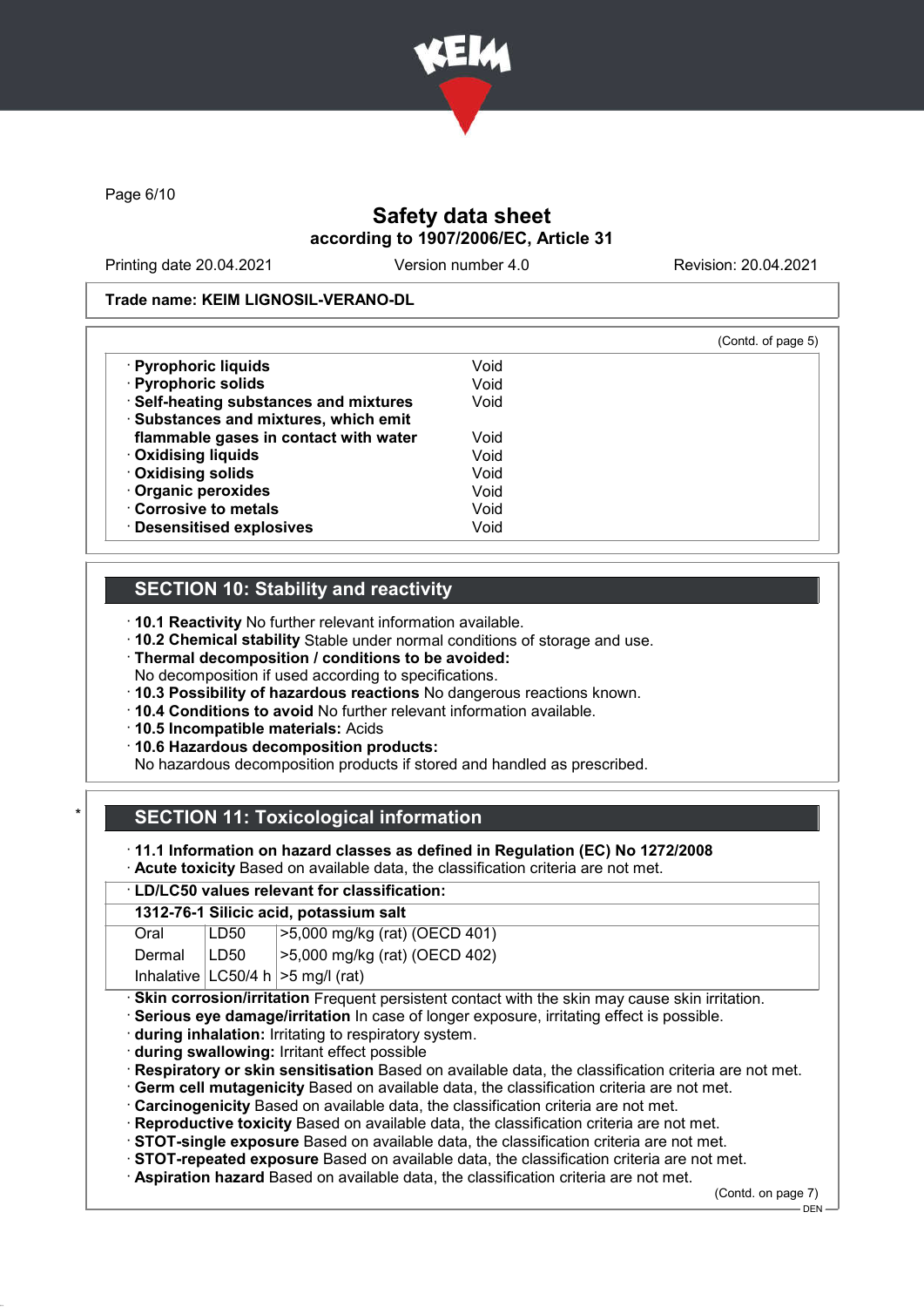

Page 7/10

# Safety data sheet according to 1907/2006/EC, Article 31

Printing date 20.04.2021 Version number 4.0 Revision: 20.04.2021

(Contd. of page 6)

### Trade name: KEIM LIGNOSIL-VERANO-DL

#### · Other information (about experimental toxicology):

Experimental analysis are not available.

The product was not tested. The statements on toxicology have been derived from the properties of the individual components.

- · Subacute to chronic toxicity:
- · CMR effects (carcinogenity, mutagenicity and toxicity for reproduction) Not applicable
- · 11.2 Information on other hazards

# · Endocrine disrupting properties

None of the ingredients is listed.

## **SECTION 12: Ecological information**

#### · 12.1 Toxicity

Aquatic toxicity:

|                                                                                          | 1312-76-1 Silicic acid, potassium salt                                                                                                                                                                                                                                                                                                                                                                                                                                                                                                                                                                                                                                                                                                                                                                                                                                                                                                                                                                                                                                                                            |
|------------------------------------------------------------------------------------------|-------------------------------------------------------------------------------------------------------------------------------------------------------------------------------------------------------------------------------------------------------------------------------------------------------------------------------------------------------------------------------------------------------------------------------------------------------------------------------------------------------------------------------------------------------------------------------------------------------------------------------------------------------------------------------------------------------------------------------------------------------------------------------------------------------------------------------------------------------------------------------------------------------------------------------------------------------------------------------------------------------------------------------------------------------------------------------------------------------------------|
| <b>NOEC</b>                                                                              | $>1$ mg/l (fish)                                                                                                                                                                                                                                                                                                                                                                                                                                                                                                                                                                                                                                                                                                                                                                                                                                                                                                                                                                                                                                                                                                  |
|                                                                                          | >1 mg/l (invertebrates)                                                                                                                                                                                                                                                                                                                                                                                                                                                                                                                                                                                                                                                                                                                                                                                                                                                                                                                                                                                                                                                                                           |
|                                                                                          | EC 50/48h   > 100 mg/l (daphnia) (OECD 202)                                                                                                                                                                                                                                                                                                                                                                                                                                                                                                                                                                                                                                                                                                                                                                                                                                                                                                                                                                                                                                                                       |
|                                                                                          | EC 50/72 h $ >100$ mg/l (algae)                                                                                                                                                                                                                                                                                                                                                                                                                                                                                                                                                                                                                                                                                                                                                                                                                                                                                                                                                                                                                                                                                   |
|                                                                                          | LC 50/96 h   > 100 mg/l (fish) (DIN EN ISO 7346-2)                                                                                                                                                                                                                                                                                                                                                                                                                                                                                                                                                                                                                                                                                                                                                                                                                                                                                                                                                                                                                                                                |
| EC <sub>0</sub>                                                                          | >1,000 mg/l (activated sludge) (30min)                                                                                                                                                                                                                                                                                                                                                                                                                                                                                                                                                                                                                                                                                                                                                                                                                                                                                                                                                                                                                                                                            |
| · PBT: Not applicable<br>· vPvB: Not applicable<br>· AOX-indication:<br>· General notes: | 12.2 Persistence and degradability No further relevant information available.<br>· 12.3 Bioaccumulative potential No further relevant information available.<br>. 12.4 Mobility in soil No further relevant information available.<br>12.5 Results of PBT and vPvB assessment<br>12.6 Endocrine disrupting properties<br>The product does not contain substances with endocrine disrupting properties.<br>. 12.7 Other adverse effects No further relevant information available.<br>· Additional ecological information:<br>According to our standard of knowledge the product does not contain any organic bounded halogen.<br>The product has no influence on the waste water's AOX-value.<br>According to the formulation contains the following heavy metals and compounds from the<br>EU guideline NO. 2006/11/EC:<br>According to our current data base the product does not consist of any heavy metals or substances<br>of EU-directives 76/464/EWG.<br>At present there are no ecotoxicological assessments.<br>The statements on ecotoxicology have been derived from the properties of the individual |
| components.                                                                              |                                                                                                                                                                                                                                                                                                                                                                                                                                                                                                                                                                                                                                                                                                                                                                                                                                                                                                                                                                                                                                                                                                                   |
|                                                                                          | Do not allow product to reach ground water, water course or sewage system.<br>(Contd. on page 8)<br>DEN-                                                                                                                                                                                                                                                                                                                                                                                                                                                                                                                                                                                                                                                                                                                                                                                                                                                                                                                                                                                                          |
|                                                                                          |                                                                                                                                                                                                                                                                                                                                                                                                                                                                                                                                                                                                                                                                                                                                                                                                                                                                                                                                                                                                                                                                                                                   |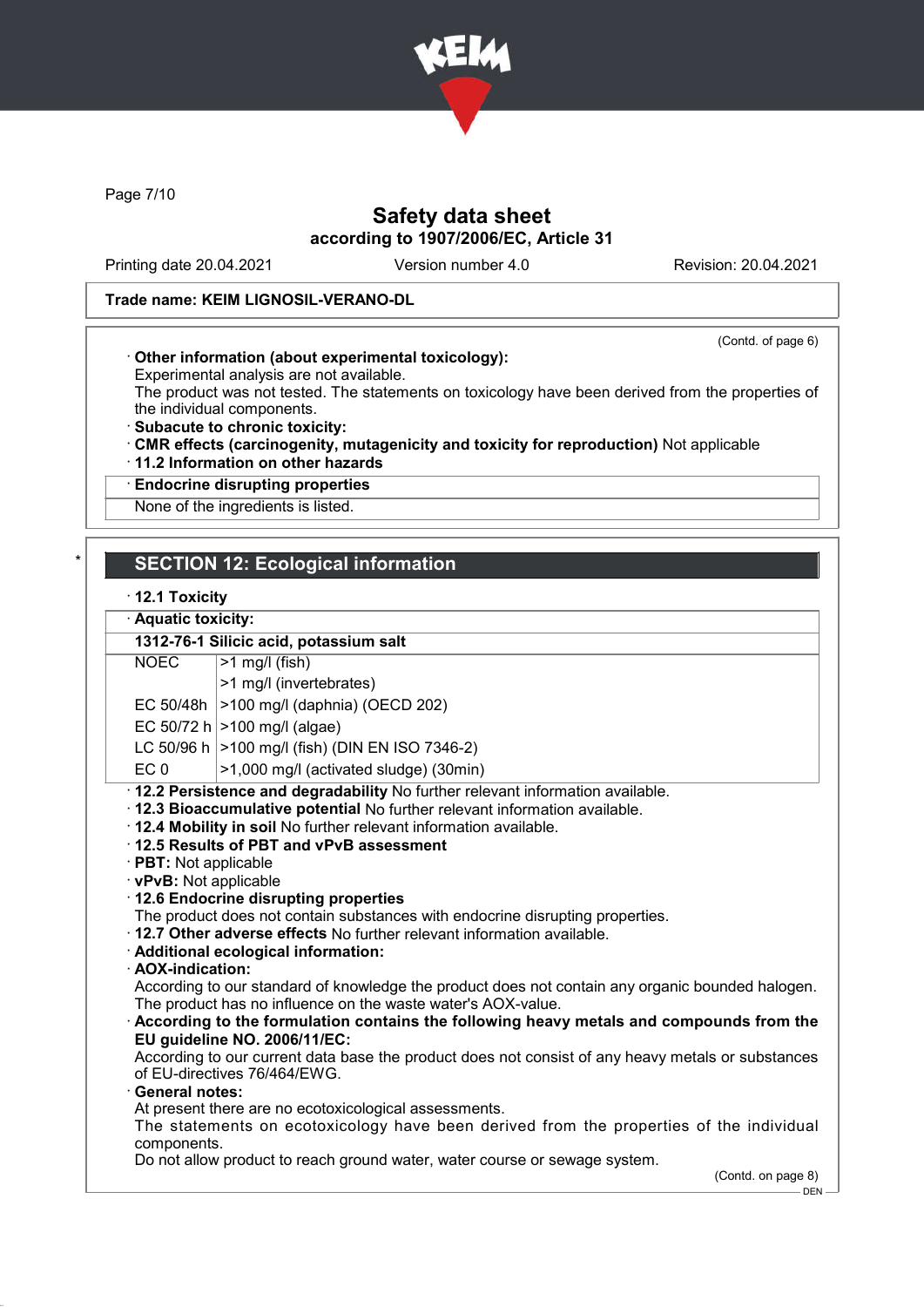

Page 8/10

# Safety data sheet according to 1907/2006/EC, Article 31

Printing date 20.04.2021 Version number 4.0 Revision: 20.04.2021

## Trade name: KEIM LIGNOSIL-VERANO-DL

(Contd. of page 7) Water hazard class 1 (German Regulation) (Self-assessment): slightly hazardous for water

#### SECTION 13: Disposal considerations

· 13.1 Waste treatment methods

# **Recommendation**

Must not be disposed with household garbage. Do not allow product to reach sewage system. Disposal must be made according to official regulations.

### · European waste catalogue

08 01 12 waste paint and varnish other than those mentioned in 08 01 11

- · Uncleaned packaging:
- · Recommendation: Disposal must be made according to official regulations.
- · Recommended cleansing agents: Water, if necessary with cleansing agents.

| <b>SECTION 14: Transport information</b>                               |                                                               |
|------------------------------------------------------------------------|---------------------------------------------------------------|
| 14.1 UN number or ID number<br>· ADR, IMDG, IATA                       | Void                                                          |
| 14.2 UN proper shipping name<br>· ADR, IMDG, IATA                      | Void                                                          |
| 14.3 Transport hazard class(es)                                        |                                                               |
| · ADR, IMDG, IATA<br>· Class                                           | Void                                                          |
| ⋅ 14.4 Packing group<br>· ADR, IMDG, IATA                              | Void                                                          |
| ⋅14.5 Environmental hazards:<br>· Marine pollutant:                    | No.                                                           |
| 14.6 Special precautions for user                                      | Not applicable                                                |
| 14.7 Maritime transport in bulk according to<br><b>IMO instruments</b> | Not applicable                                                |
| · Transport/Additional information:                                    | No dangerous good in sense of these transport<br>regulations. |
| · UN "Model Regulation":                                               | Void                                                          |
|                                                                        | $DEN -$                                                       |

(Contd. on page 9)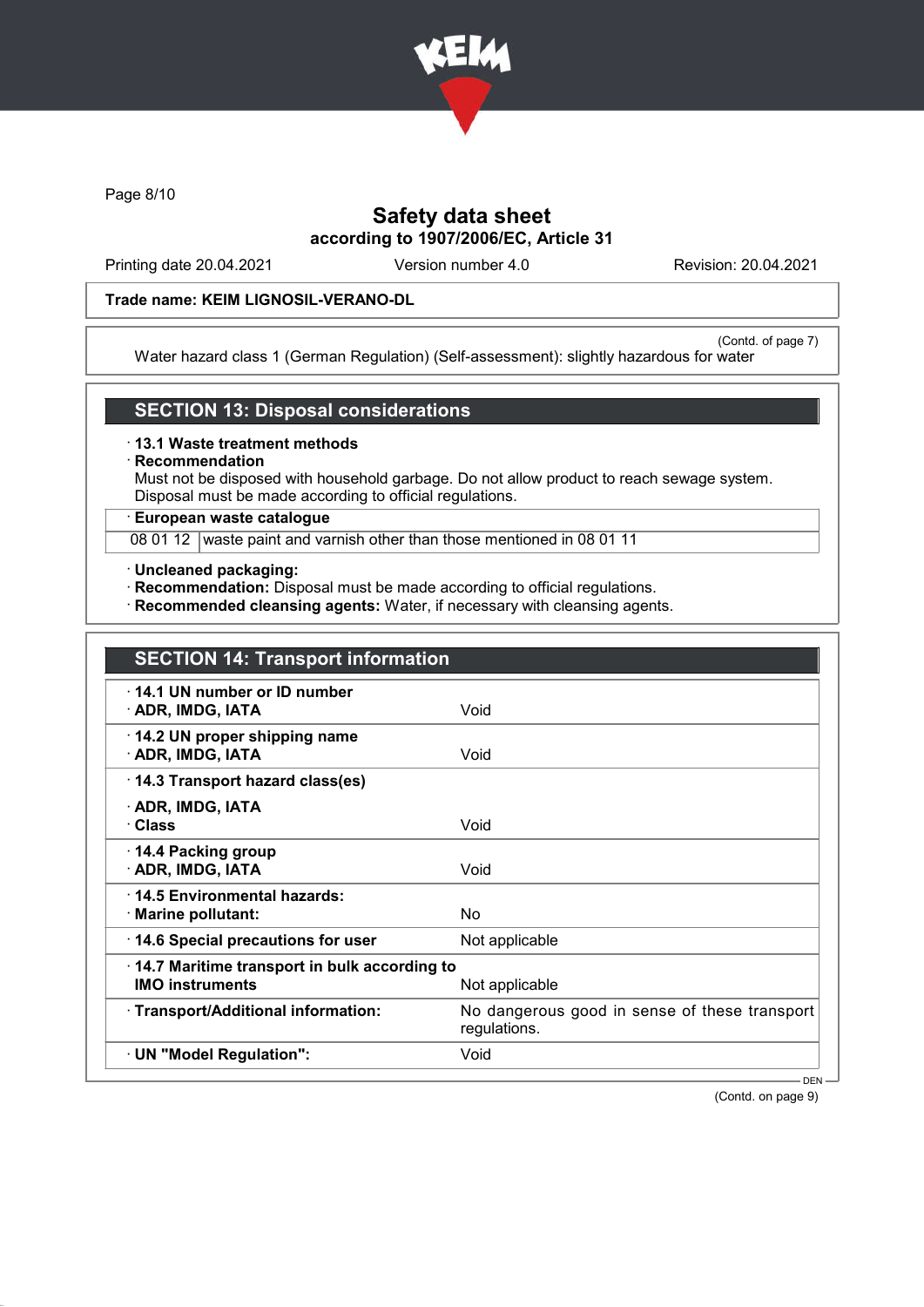

Page 9/10

## Safety data sheet according to 1907/2006/EC, Article 31

Printing date 20.04.2021 Version number 4.0 Revision: 20.04.2021

Trade name: KEIM LIGNOSIL-VERANO-DL

(Contd. of page 8)

### **SECTION 15: Regulatory information**

- · 15.1 Safety, health and environmental regulations/legislation specific for the substance or mixture
- · Directive 2012/18/EU
- · Named dangerous substances ANNEX I None of the ingredients is listed.
- · LIST OF SUBSTANCES SUBJECT TO AUTHORISATION (ANNEX XIV)
- None of the ingredients is listed.
- · DIRECTIVE 2011/65/EU on the restriction of the use of certain hazardous substances in electrical and electronic equipment – Annex II
- None of the ingredients is listed.
- · REGULATION (EU) 2019/1148
- · Annex I RESTRICTED EXPLOSIVES PRECURSORS (Upper limit value for the purpose of licensing under Article 5(3))
- None of the ingredients is listed.
- Annex II REPORTABLE EXPLOSIVES PRECURSORS
- None of the ingredients is listed.
- · National regulations:
- · Waterhazard class: Water hazard class 1 (Self-assessment): slightly hazardous for water.
- · Other regulations, limitations and prohibitive regulations
- · Substances of very high concern (SVHC) according to REACH, Article 57 Not applicable · Product-Code/Giscode: BSW40
- · 15.2 Chemical safety assessment: A Chemical Safety Assessment has not been carried out.

### SECTION 16: Other information

This information is based on our present knowledge. However, this shall not constitute a guarantee for any specific product features and shall not establish a legally valid contractual relationship.

- · Relevant phrases
- H315 Causes skin irritation.
- H319 Causes serious eye irritation.
- · Department issuing SDS: KEIMFARBEN Germany, Product safety department
- · Version number of previous version: 3.9
- · Abbreviations and acronyms: ADR: Accord relatif au transport international des marchandises dangereuses par route (European Agreement Concerning the International Carriage of Dangerous Goods by Road) IMDG: International Maritime Code for Dangerous Goods IATA: International Air Transport Association GHS: Globally Harmonised System of Classification and Labelling of Chemicals EINECS: European Inventory of Existing Commercial Chemical Substances ELINCS: European List of Notified Chemical Substances CAS: Chemical Abstracts Service (division of the American Chemical Society) TRGS: Technische Regeln für Gefahrstoffe (Technical Rules for Dangerous Substances, BAuA, Germany)

LC50: Lethal concentration, 50 percent

(Contd. on page 10)